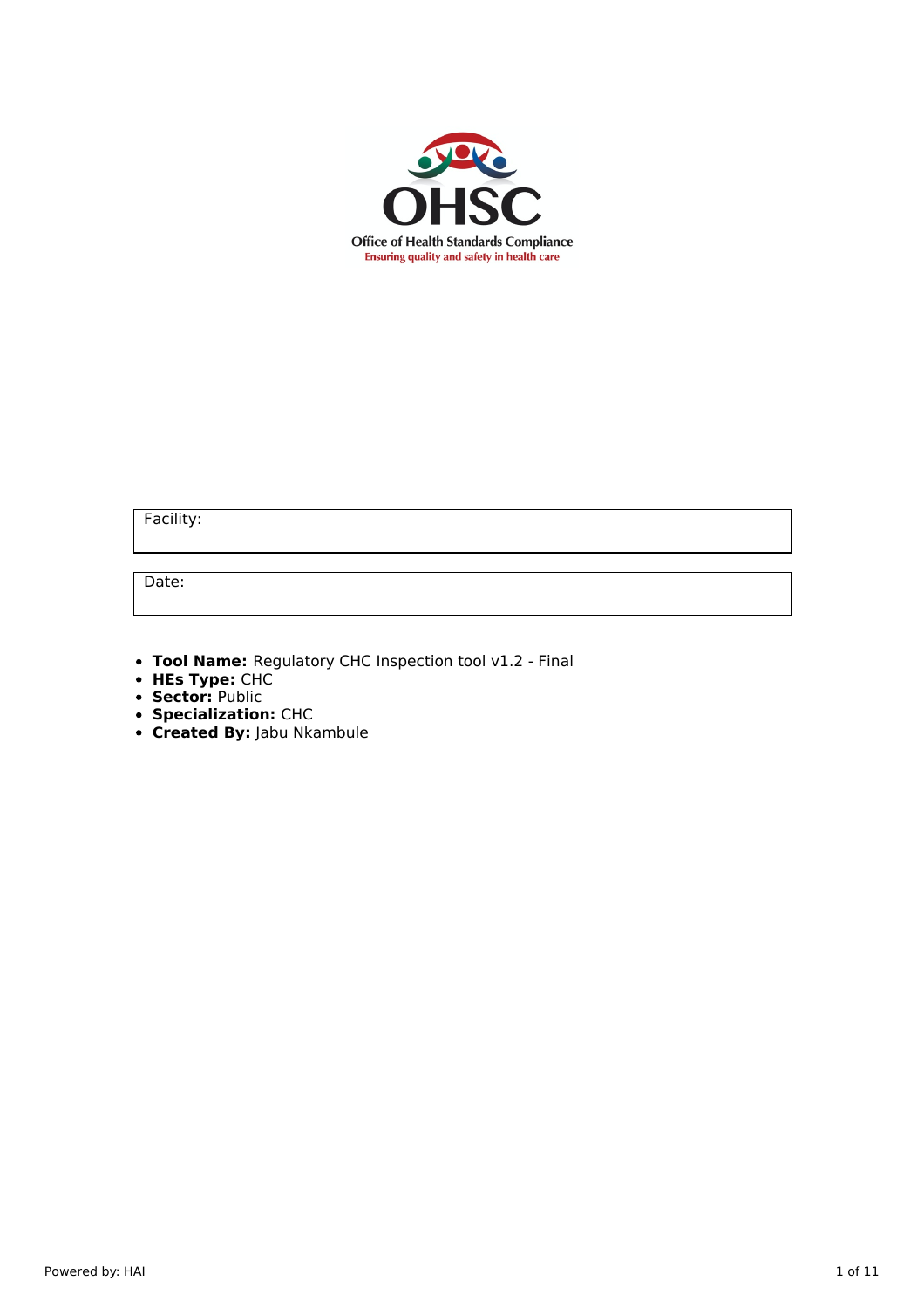# **6 Maintenance Support**

# **Domain 6.2 CLINICAL GOVERNANCE AND CLINICAL CARE**

**Sub Domain 6.2.1 9** Waste management

**Standard 6.2.1.1 9(1)** The health establishment must ensure that waste is handled, stored, and disposed of safely in accordance with the law.

# **Criterion 6.2.1.1.1 9(2)(b) The health establishment must implement procedures for the collection, handling, storage and disposal of waste.**

**6.2.1.1.1.1** CHECKLIST: The health care risk waste and general waste storage areas comply with the minimum requirements listed below.

# **Assessment type:** Observation - **Risk rating:** Vital measure

Check whether the central storage areas for healthcare waste are appropriate. Score 1 if compliant and score 0 if not compliant. NB: A central storage area is only compulsory for major generators of HCRW, i.e. health establishments that generate more than 20kg of health care risk waste per day, including the container, calculated monthly as a daily average (National Environmental Health Norms and Standards for Premises and Acceptable Monitoring Standards for Environmental Health Practitioners 2015)

| Score   Comment |
|-----------------|
|                 |
|                 |

| <b>Aspects</b>                                                                                                                             | <b>Score</b> | Comment |  |
|--------------------------------------------------------------------------------------------------------------------------------------------|--------------|---------|--|
| General waste storage area                                                                                                                 |              |         |  |
| 1. General waste is stored in a designated area                                                                                            |              |         |  |
| Explanatory note: If waste is burned and not stored in a<br>designated area, score non-compliant                                           |              |         |  |
| 2. General waste is stored in appropriate containers which<br>are neatly packed or stacked                                                 |              |         |  |
| <b>Healthcare Risk waste storage area</b>                                                                                                  |              |         |  |
| 3. The area is enclosed and protected from natural elements<br>(rain, wind and sun)                                                        |              |         |  |
| 4. Healthcare risk waste is stored in an access-controlled<br>area                                                                         |              |         |  |
| 5. Health care risk waste storage area is clean                                                                                            |              |         |  |
| 6. Healthcare risk waste storage area is free from rodents                                                                                 |              |         |  |
| 7. Healthcare risk waste storage area is well ventilated                                                                                   |              |         |  |
| 8. Healthcare risk waste containers are not stored directly on<br>the floor, i.e. they are stored on shelves or pallets or wheelie<br>bins |              |         |  |
| 9. The area has access to water to hose the area down                                                                                      |              |         |  |
| 10. The area has adequate drainage for the water                                                                                           |              |         |  |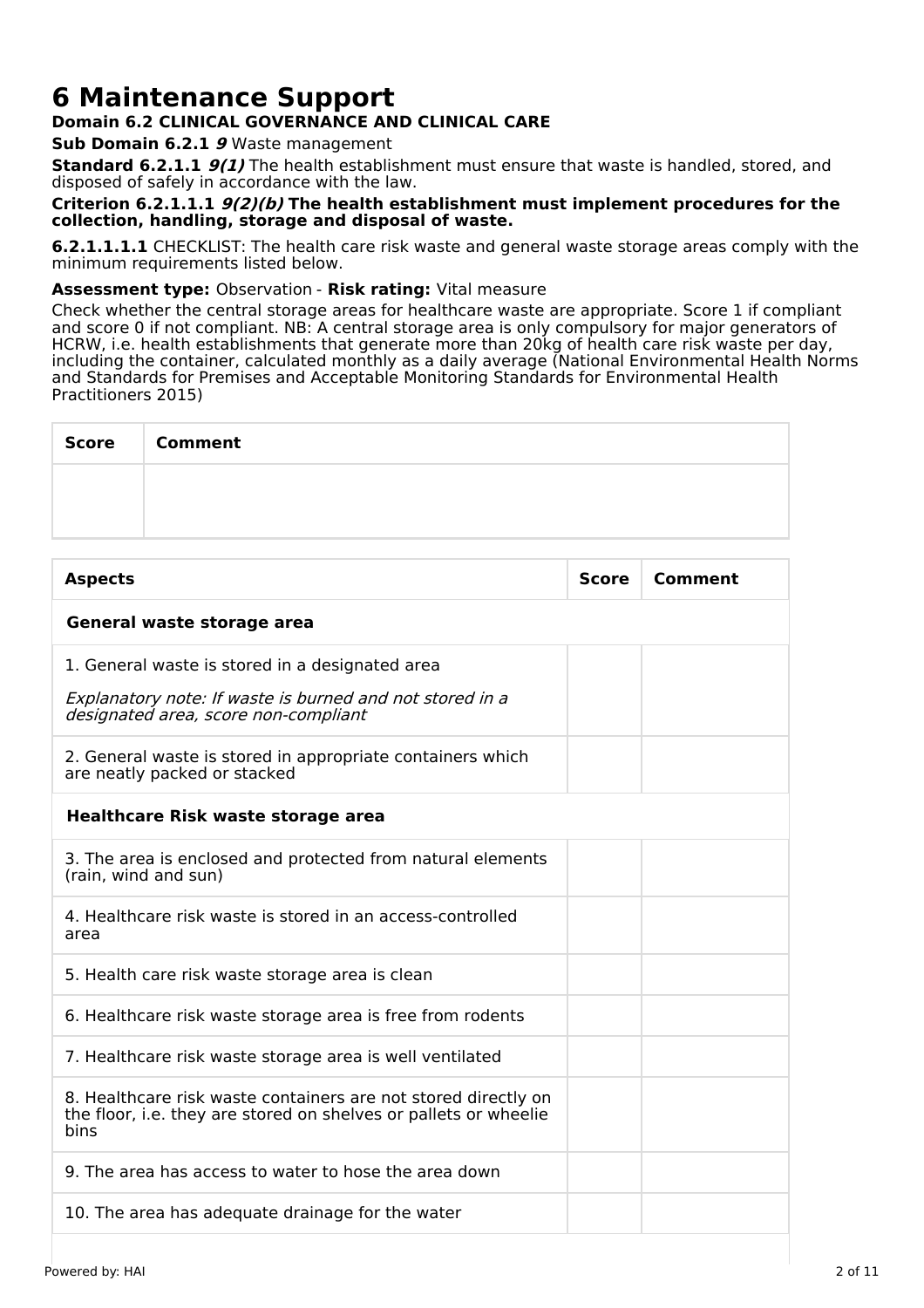| 11. The area is marked with the international bio-hazard<br>symbol |  |  |  |
|--------------------------------------------------------------------|--|--|--|
|--------------------------------------------------------------------|--|--|--|

# **6.2.1.1.1.2** There is safe disposal of general waste.

# **Assessment type:** Observation - **Risk rating:** Essential measure

General waste is not burned or buried in the health establishment premises but collected by a service provider for disposal at a designated area/landfill. Not applicable: Never

| <b>Score</b> | <b>Comment</b> |
|--------------|----------------|
|              |                |
|              |                |

# **Domain 6.5 FACILITIES AND INFRASTRUCTURE**

**Sub Domain 6.5.1 14** Management of buildings and grounds

**Standard 6.5.1.1 14(1)** The health establishment and their grounds must meet the requirements of the building regulations.

**Criterion 6.5.1.1.1 14(2)(a) The health establishment must as appropriate for the type of buildings and grounds of the establishment have all the required compliance certificates in terms of the building regulations.**

**6.5.1.1.1.1** CHECKLIST: The building(s) comply with safety regulations.

# **Assessment type:** Document - **Risk rating:** Vital measure

Use the checklist below to check whether the building(s) are compliant with safety regulations. Score 1 if compliant and score 0 if not compliant.

| Score | <b>Comment</b> |
|-------|----------------|
|       |                |
|       |                |

| <b>Aspects</b>                                                                                                                                                                                                                                                                                                                                                           | <b>Score</b> | Comment |
|--------------------------------------------------------------------------------------------------------------------------------------------------------------------------------------------------------------------------------------------------------------------------------------------------------------------------------------------------------------------------|--------------|---------|
| 1. Fire safety compliance certificates. Explanatory note: This<br>refers to the certificate issued by the municipality. The<br>certificate is issued when the building is commissioned or<br>when major renovations have been undertaken in the<br>building.                                                                                                             |              |         |
| 2. Electrical compliance certificates. Explanatory note:<br>Electrical Certificates of Compliance (C.O.C) are documents<br>issued by a qualified and registered electrician. They function<br>as a guarantee that all work carried out within an office or<br>building conforms to the regulations set out by the Electrical<br>Contracting Board of South Africa (ECB). |              |         |

#### **6.5.1.1.1.2** Fire extinguishing devices are serviced annually.

#### **Assessment type:** Observation - **Risk rating:** Vital measure

Each fire extinguishing device must have a label indicating the date that it was serviced and the date that the next service is due. Not applicable: Never

| <b>Score</b> | <b>Comment</b> |
|--------------|----------------|
|              |                |
|              |                |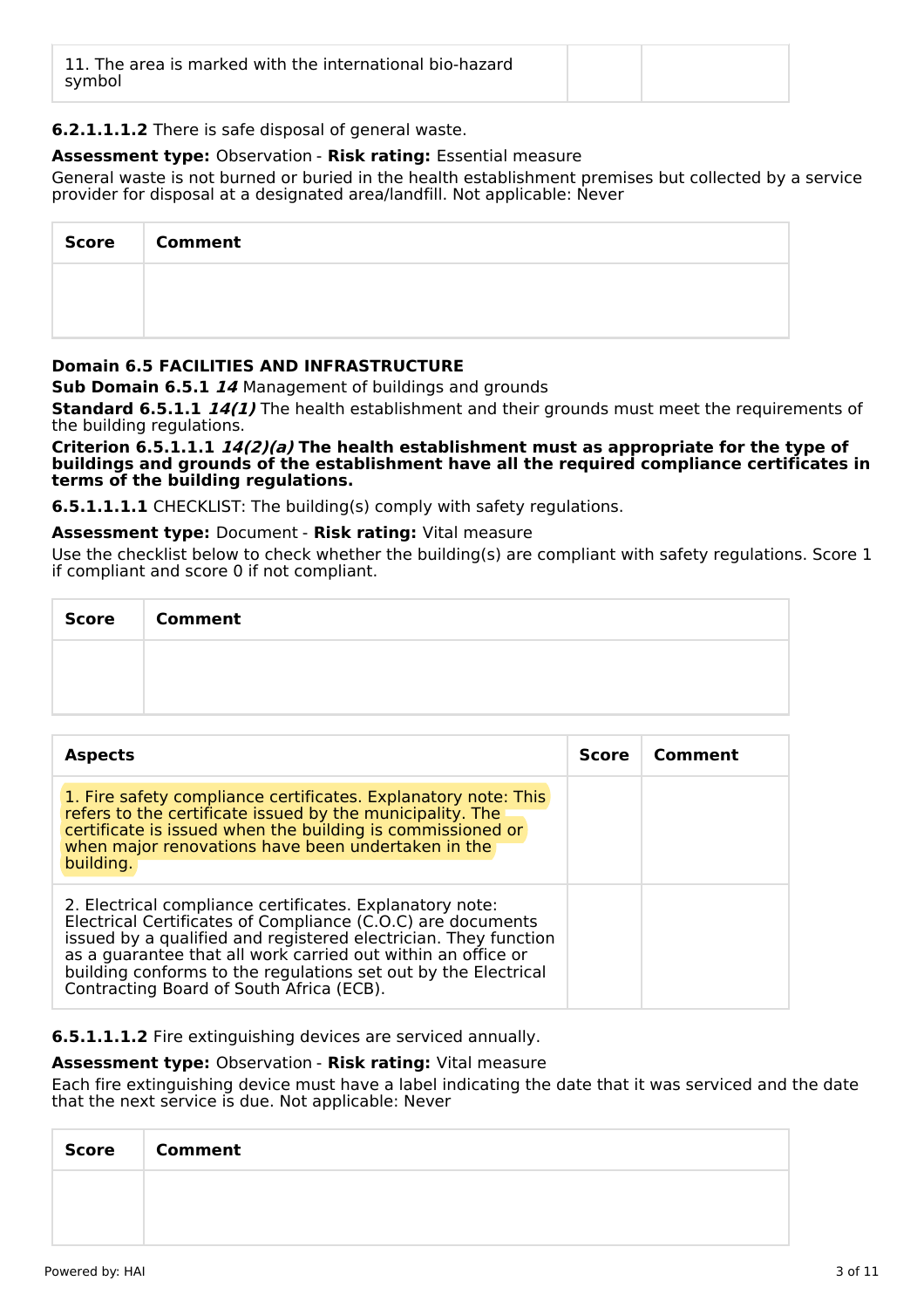#### **Criterion 6.5.1.1.2 14(2)(b) The health establishment must as appropriate for the type of buildings and grounds of the establishment have a maintenance plan for buildings and the grounds.**

**6.5.1.1.2.1** Maintenance schedule for buildings is available.

# **Assessment type:** Document - **Risk rating:** Vital measure

The maintenance plan will ensure optimum efficiency of infrastructure and installations. A documented maintenance schedule must be available. Not applicable: Never

| Score | <b>Comment</b> |
|-------|----------------|
|       |                |
|       |                |

# **6.5.1.1.2.2** Maintenance schedule for grounds is available.

# **Assessment type:** Document - **Risk rating:** Vital measure

The maintenance plan will ensure health establishment grounds are in good condition. A documented maintenance schedule for health establishment grounds must be available. Not applicable: Never

| Score | <b>Comment</b> |
|-------|----------------|
|       |                |
|       |                |

# **6.5.1.1.2.3** CHECKLIST: Observe if the areas of the buildings listed below are maintained.

# **Assessment type:** Observation - **Risk rating:** Essential measure

Use the checklist below to check whether the various internal and external areas are in good condition. Review the areas indicated in the columns. Score 1 if compliant and score 0 if not compliant. Score not applicable if the health establishment has fewer than the listed areas or the aspect is not applicable to the specific health establishment because of the structural make-up of the health establishment, e.g. in a multi-storey building in a city.

| Score   Comment |
|-----------------|
|                 |
|                 |

# Unit 1 EXTERIOR OF BUILDINGS AND CLINICAL SERVICES AREA

| <b>Aspects</b>                                                                                                                  | <b>Score</b> | <b>Comment</b> |
|---------------------------------------------------------------------------------------------------------------------------------|--------------|----------------|
| <b>Exterior of buildings</b>                                                                                                    |              |                |
| 1. Walls - the paint is in good condition (i.e. not peeling off;<br>score not applicable where the walls are made of face brick |              |                |
| 2. The walls are not cracked (on observation cracks should<br>not extend to the bricks)                                         |              |                |
| 3. Gutters are intact                                                                                                           |              |                |
| 4. Gutters - the paint is in good condition, i.e. not peeling off                                                               |              |                |
| 5. Entrance doors are intact, i.e. not damaged                                                                                  |              |                |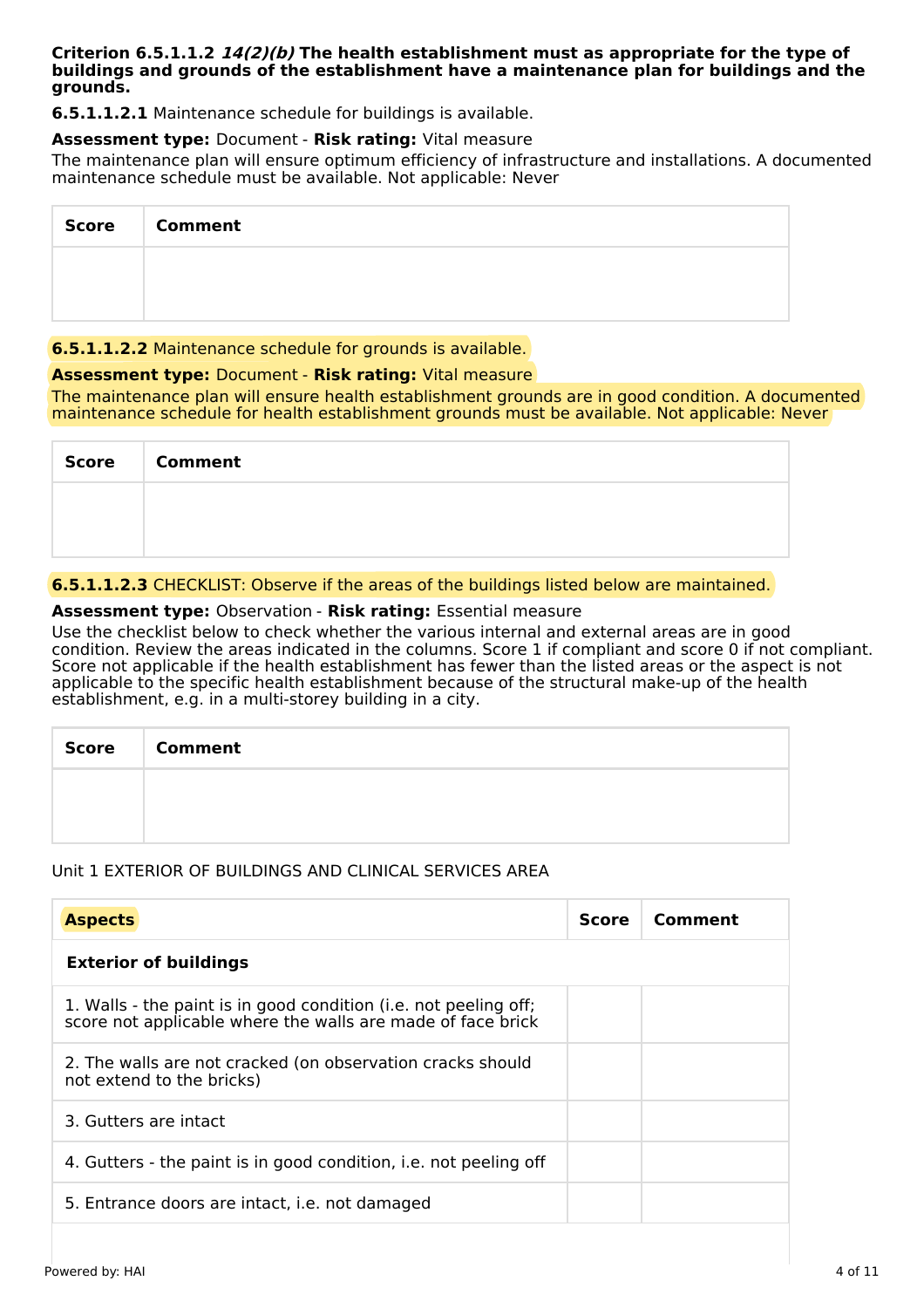| 6. Lights are functional                                                                                                          |
|-----------------------------------------------------------------------------------------------------------------------------------|
| 7. Paving is intact (where applicable)                                                                                            |
| <b>INTERIOR OF BUILDING(S) - WAITING AREAS : Clinical services area</b>                                                           |
| 8. Walls - the paint is in good condition (i.e. not peeling off;<br>score not applicable where the walls are made of face brick)  |
| 9. The walls are not cracked (on observation cracks should<br>not extend to the bricks)                                           |
| 10. Ceiling paint is in good condition, i.e. not peeling off                                                                      |
| 11. Ceiling is intact, i.e. not collapsing or damaged                                                                             |
| 12. Lights are functional                                                                                                         |
| <b>INTERIOR OF BUILDING(S) ABLUTION FACILITIES - TOILETS</b>                                                                      |
| 13. Wall tiles are in good condition, i.e. not broken or<br>damaged                                                               |
| 14. Walls - the paint is in good condition (i.e. not peeling off;<br>score not applicable where the walls are made of face brick) |
| 15. The walls are not cracked (on observation cracks should<br>not extend to the bricks)                                          |
| 16. Ceiling paint is in good condition, i.e. not peeling off                                                                      |
| 17. Ceiling is intact, i.e. not collapsing or damaged                                                                             |
| 18. Lights are functional                                                                                                         |
| 19. Window glass is not broken                                                                                                    |
| 20. Doors are intact, i.e. not broken or damaged                                                                                  |
| 21. Door handles are working                                                                                                      |
| 22. Functional basins (Basins should not be blocked, broken,<br>or have deep cracks causing leaking of water)                     |
| 23. Taps are functional (with running water)                                                                                      |
| 24. Floor is intact, i.e. no holes, and, if tiled, not broken or<br>damaged                                                       |
| 25. The toilet bowl or squat pan is intact                                                                                        |
| 26. The toilet seat and cover are intact                                                                                          |
| 27. The toilet flush/sensor flush is functional                                                                                   |
| 28. The toilet cistern cover is complete and in place                                                                             |
| 29. The urinals are intact and functional (where applicable)                                                                      |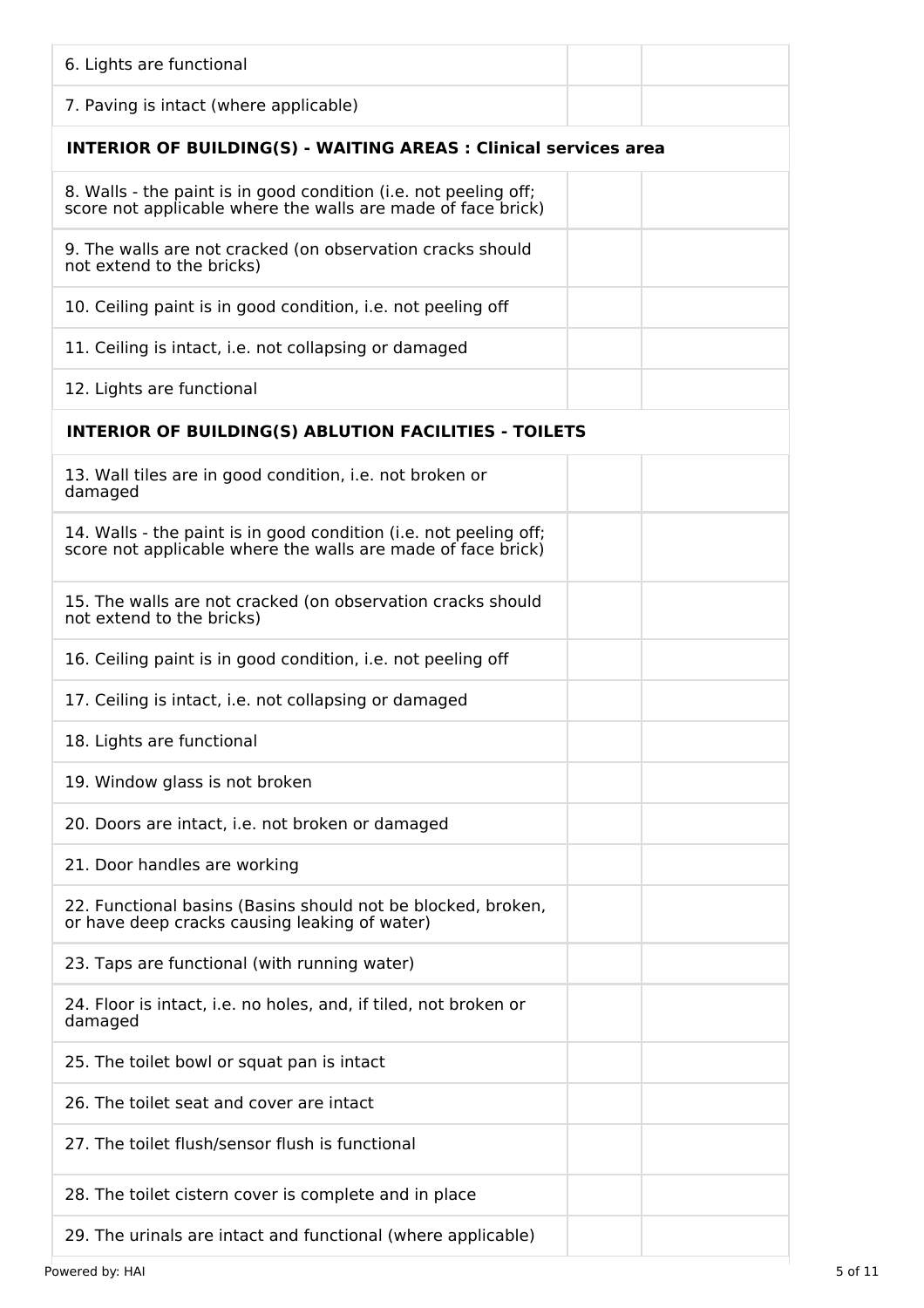| 30. The urinal flush/sensor is functional (where applicable)                                                                      |  |
|-----------------------------------------------------------------------------------------------------------------------------------|--|
| <b>CONSULTING ROOMS/AREAS - Clinical services area</b>                                                                            |  |
| 31. Walls - the paint is in good condition (i.e. not peeling off;<br>score not applicable where the walls are made of face brick) |  |
| 32. The walls are not cracked (on observation cracks should<br>not extend to the bricks)                                          |  |
| 33. Floor is in good condition, i.e. no holes, and, if tiled, not<br>broken or damaged                                            |  |
| 34. Ceiling paint is in good condition, i.e. not peeling off                                                                      |  |
| 35. Ceiling is intact, i.e. not collapsing or damaged                                                                             |  |
| 36. Lights are functional                                                                                                         |  |
| 37. Window glass is not broken                                                                                                    |  |
| 38. Doors are intact, i.e. not broken or damaged                                                                                  |  |
| <b>VITAL SIGNS ROOMS - Clinical services area</b>                                                                                 |  |
| 39. Walls - the paint is in good condition (i.e. not peeling off;<br>score not applicable where the walls are made of face brick) |  |
| 40. The walls are not cracked (on observation cracks should<br>not extend to the bricks)                                          |  |
| 41. Floor is intact, i.e. no holes, and, if tiled, not broken or<br>damaged                                                       |  |
| 42. Ceiling paint is in good condition, i.e. not peeling off                                                                      |  |
| 43. Ceiling is intact, i.e. not collapsing or damaged                                                                             |  |
| 44. Lights are functional                                                                                                         |  |
| 45. Window glass is not broken                                                                                                    |  |
| 46. Doors are intact, i.e. not broken or damaged                                                                                  |  |
| 47. Functional basins (Basins should not be blocked, broken,<br>or have deep cracks causing leaking of water)                     |  |
| 48. Taps are functional (with running water)                                                                                      |  |
|                                                                                                                                   |  |

# Unit 2 EMERGENCY UNIT

| <b>Aspects</b>                                                                                                                   | <b>Score</b> | Comment |
|----------------------------------------------------------------------------------------------------------------------------------|--------------|---------|
| <b>INTERIOR OF BUILDING(S) - WAITING AREAS - Waiting Area: Emergency Unit</b>                                                    |              |         |
| 1. Walls - the paint is in good condition (i.e. not peeling off;<br>score not applicable where the walls are made of face brick) |              |         |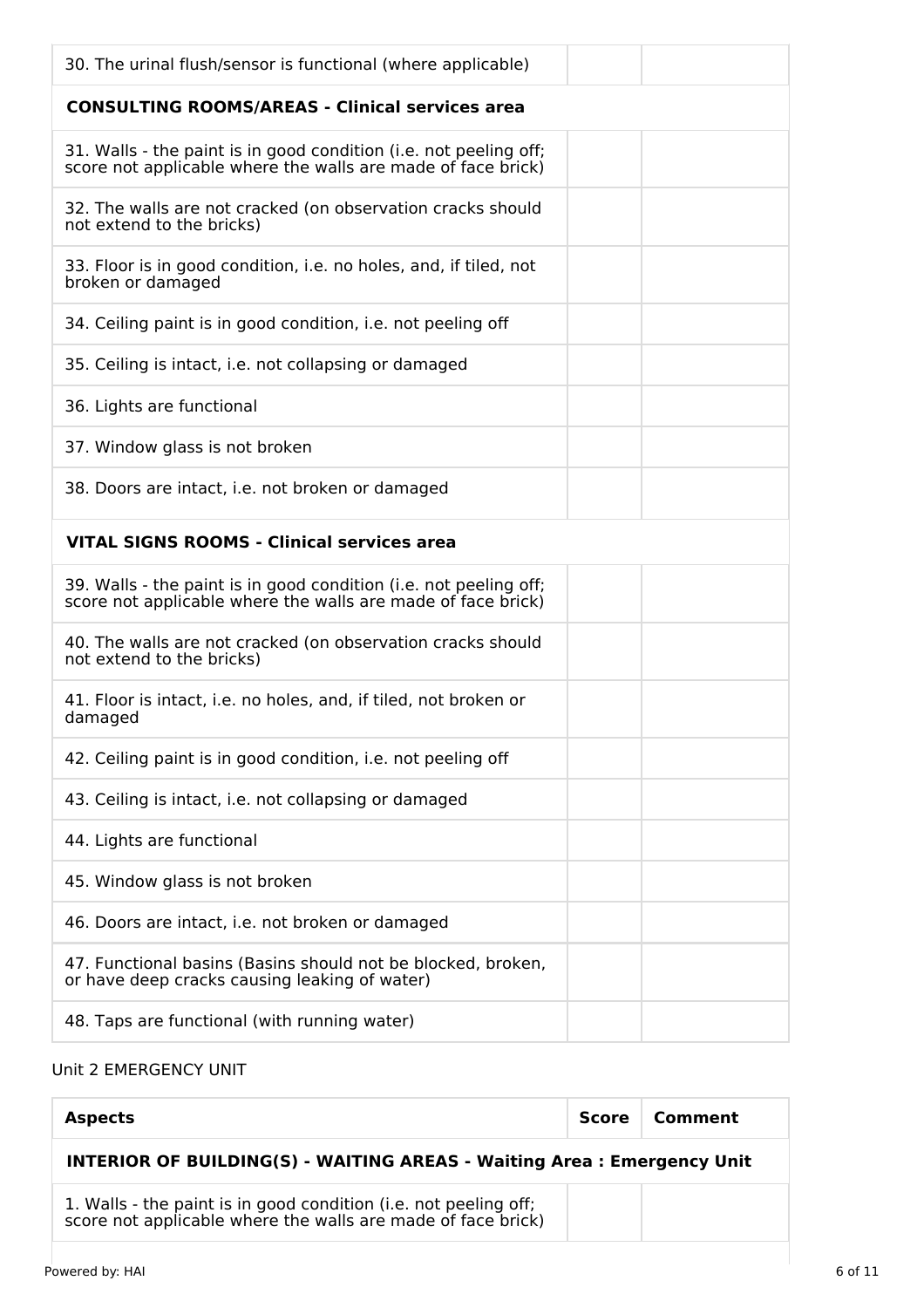| 2. The walls are not cracked (on observation cracks should<br>not extend to the bricks)                                          |
|----------------------------------------------------------------------------------------------------------------------------------|
| 3. Ceiling paint is in good condition, i.e. not peeling off                                                                      |
| 4. Ceiling is intact, i.e. not collapsing or damaged                                                                             |
| 5. Lights are functional                                                                                                         |
| <b>CONSULTING ROOMS AREAS - Emergency Unit</b>                                                                                   |
| 6. Walls - the paint is in good condition (i.e. not peeling off;<br>score not applicable where the walls are made of face brick) |
| 7. The walls are not cracked (on observation cracks should<br>not extend to the bricks)                                          |
| 8. Floor is in good condition, i.e. no holes, and, if tiled, not<br>broken or damaged                                            |
| 9. Ceiling paint is in good condition, i.e. not peeling off                                                                      |
| 10. Ceiling is intact, i.e. not collapsing or damaged                                                                            |
| 11. Lights are functional                                                                                                        |
| 12. Window glass is not broken                                                                                                   |
| 13. Doors are intact, i.e. not broken or damaged                                                                                 |

# Unit 3 MIDWIFE OBSTETRIC UNIT

| <b>Aspects</b>                                                                                                                   | Score | Comment |
|----------------------------------------------------------------------------------------------------------------------------------|-------|---------|
| <b>INTERIOR OF BUILDING(S) ABLUTION FACILITIES (TOILETS) - MOU</b>                                                               |       |         |
| 1. Wall tiles are in good condition, i.e. not broken or<br>damaged                                                               |       |         |
| 2. Walls - the paint is in good condition (i.e. not peeling off;<br>score not applicable where the walls are made of face brick) |       |         |
| 3. The walls are not cracked (on observation cracks should<br>not extend to the bricks)                                          |       |         |
| 4. Ceiling paint is in good condition, i.e. not peeling off                                                                      |       |         |
| 5. Ceiling is intact, i.e. not collapsing or damaged                                                                             |       |         |
| 6. Lights are functional                                                                                                         |       |         |
| 7. Window glass is not broken                                                                                                    |       |         |
| 8. Doors are intact, i.e. not broken or damaged                                                                                  |       |         |
| 9. Functional basins (Basins should not be blocked, broken,<br>or have deep cracks causing leaking of water)                     |       |         |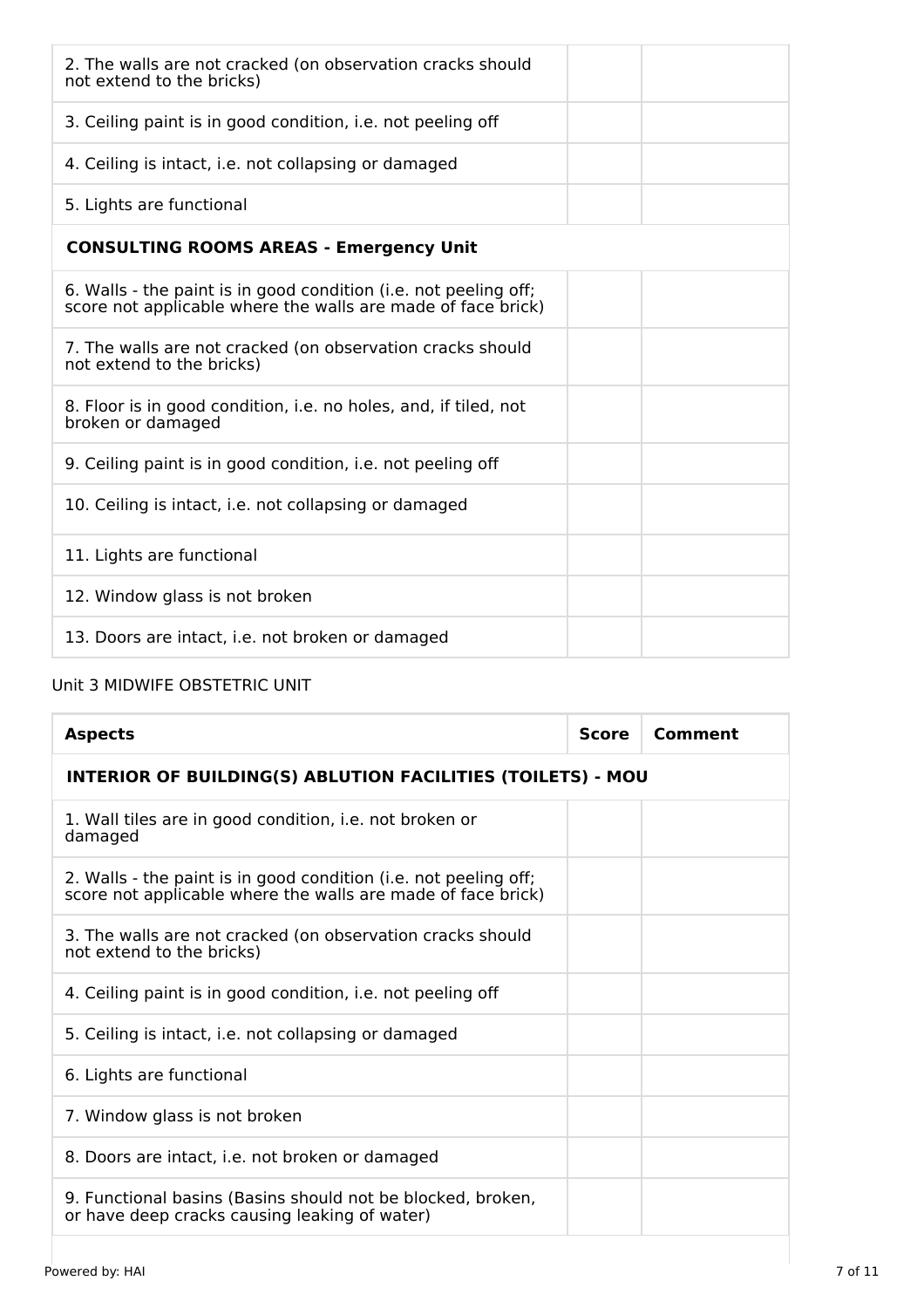| 10. Taps are functional (with running water)                                                                                      |
|-----------------------------------------------------------------------------------------------------------------------------------|
| 11. Floor is intact, i.e. no holes, and, if tiled, not broken or<br>damaged                                                       |
| 12. The toilet bowl or squat pan is intact                                                                                        |
| 13. The toilet seat and cover are intact                                                                                          |
| 14. The toilet flush/sensor flush is functional                                                                                   |
| 15. The toilet cistern cover is complete and in place                                                                             |
| <b>DELIVERY ROOMS/OBSERVATION AREAS - MOU</b>                                                                                     |
| 16. Walls - the paint is in good condition (i.e. not peeling off;<br>score not applicable where the walls are made of face brick) |
| 17. The walls are not cracked (on observation cracks should<br>not extend to the bricks)                                          |
| 18. Floor is in good condition, i.e. no holes, and, if tiled, not<br>broken or damaged                                            |
| 19. Ceiling paint is in good condition, i.e. not peeling off                                                                      |
| 20. Ceiling is intact, i.e. not collapsing or damaged                                                                             |
| 21. Lights are functional                                                                                                         |
| 22. Window glass is not broken                                                                                                    |
| 23. Doors are intact, i.e. not broken or damaged                                                                                  |

#### **Criterion 6.5.1.1.3 14(2)(c) The health establishment must as appropriate for the type of buildings and grounds of the establishment ensure emergency exit and entrance points are provided in all service areas and kept clear at all times.**

**6.5.1.1.3.1** The emergency vehicle entrance is free from any obstruction or hazards.

# **Assessment type:** Observation - **Risk rating:** Vital measure

Obstructions can delay the transfer of users into the emergency unit or MOU to receive emergency treatment. Hazards or obstructions could include but are not limited to hawkers, potholes and debris at the entrance to the premises and vehicles parked in unauthorised areas. Not applicable: Never

| Score Comment |
|---------------|
|               |
|               |

# **Sub Domain 6.5.2 15** Engineering services

**Standard 6.5.2.1 15(1)** The health establishment must ensure that engineering services are in place.

# **Criterion 6.5.2.1.1 15(2) The health establishment must have 24-hour electrical power, lighting, medical gas, water supply and sewerage disposal system.**

**6.5.2.1.1.1** The health establishment has back-up electricity supply system in case of power supply disruptions.

# **Assessment type:** Observation - **Risk rating:** Vital measure

A back up system must be available to provide power to critical areas of the health establishment. This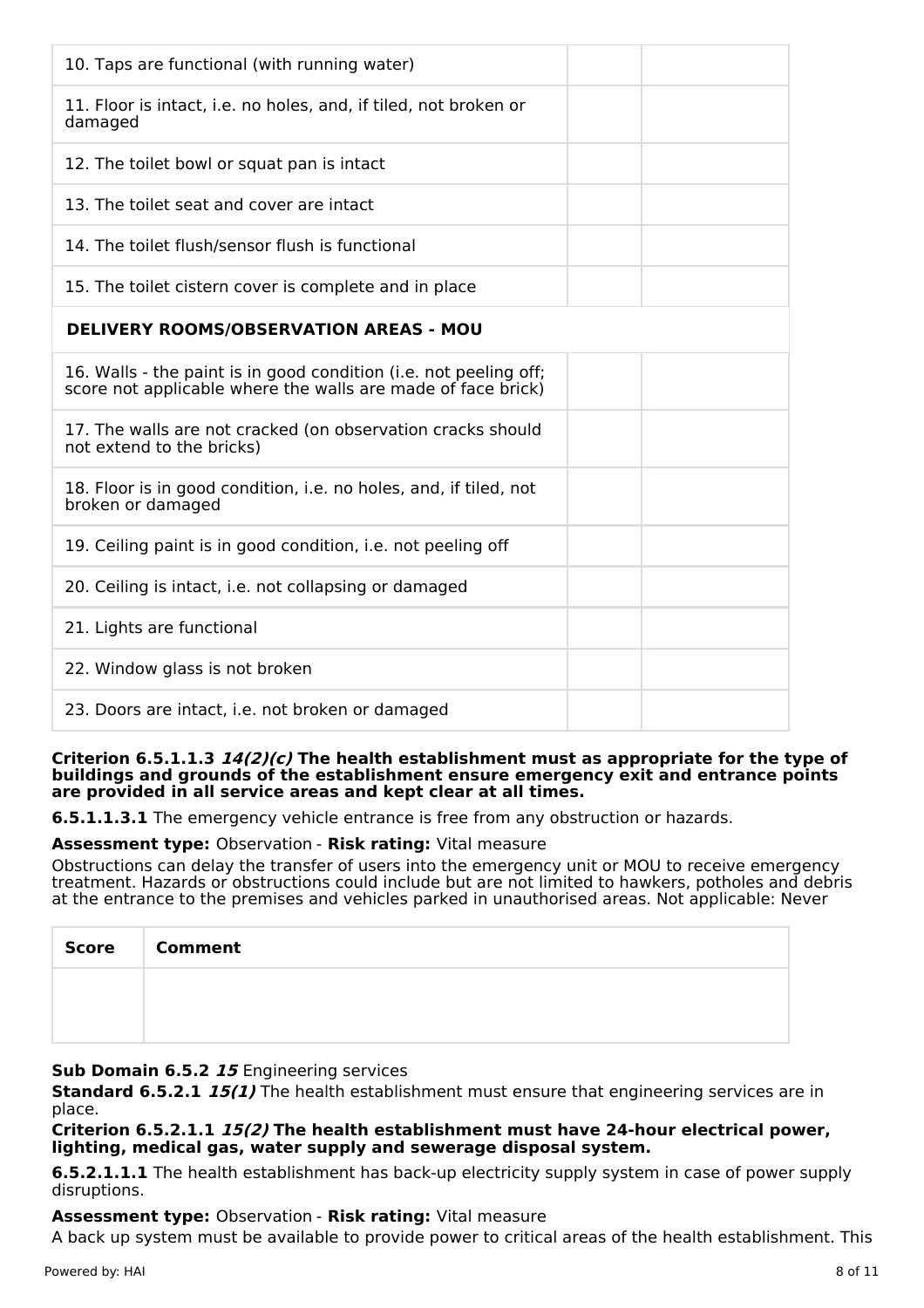can include but is not limited to a generator or solar power system. Not applicable: Never

| Score   Comment |
|-----------------|
|                 |
|                 |

**6.5.2.1.1.2** CHECKLIST: The back-up electricity supply system is tested and maintained.

# **Assessment type:** Document - **Risk rating:** Vital measure

Request the records listed below. Only assess the back-up system utilised by the health establishment. Score 1 if compliant and score 0 if not compliant. For systems not utilised by the health establishment, score not applicable. NB: Maintenance instructions compiled by the local maintenance service can be accepted where the original manufacturer's instructions are not available.

| Score | <b>Comment</b> |
|-------|----------------|
|       |                |
|       |                |

| <b>Aspects</b>                                                                                                                                                                                                                                                                                                                                                                                                                                                        | <b>Score</b> | Comment |
|-----------------------------------------------------------------------------------------------------------------------------------------------------------------------------------------------------------------------------------------------------------------------------------------------------------------------------------------------------------------------------------------------------------------------------------------------------------------------|--------------|---------|
| 1. The generator is tested for functionality in accordance with<br>the manufacturer's instructions. The manufacturer's<br>instructions must be available, as well as the logbook<br>indicating the testing done on the emergency generator in<br>accordance with the manufacturer's instructions. NB: Score<br>Not applicable if the health establishment is not using<br>generator as a back-up electricity supply system                                            |              |         |
| 2. Where an emergency generator provides emergency<br>power supply, it is maintained in accordance with the<br>manufacturer's instructions. The manufacturer's instructions<br>must be available, as well as maintenance records indicating<br>that maintenance has been carried out in accordance with<br>the manufacturer's instructions. NB: Score Not applicable if<br>the health establishment is not using generator as a back-up<br>electricity supply system. |              |         |
| 3. The solar system is functional (NB: Score not applicable if<br>the health establishment does not use solar power as a back-<br>up)                                                                                                                                                                                                                                                                                                                                 |              |         |
| 4. Where the solar system provides emergency power<br>supply, it is maintained in accordance with the<br>manufacturer's instructions, the manufacturer's instructions<br>must be available, as well as the maintenance records which<br>indicate that maintenance has been carried out in<br>accordance with the manufacturer's instructions. NB: score<br>NA if the health establishment does not use solar power as a<br>back-up.                                   |              |         |

**6.5.2.1.1.3** The health establishment has a functional piped water supply.

#### **Assessment type:** Observation - **Risk rating:** Vital measure

The health establishment must provide water in a manner that protects the water from contamination. When a tap is opened, it must provide instant access to pure, clean water. The water supply for the health establishment must be connected to a reticulation system. A water reticulation system refers to a piped water network. Not applicable: Never

|--|--|--|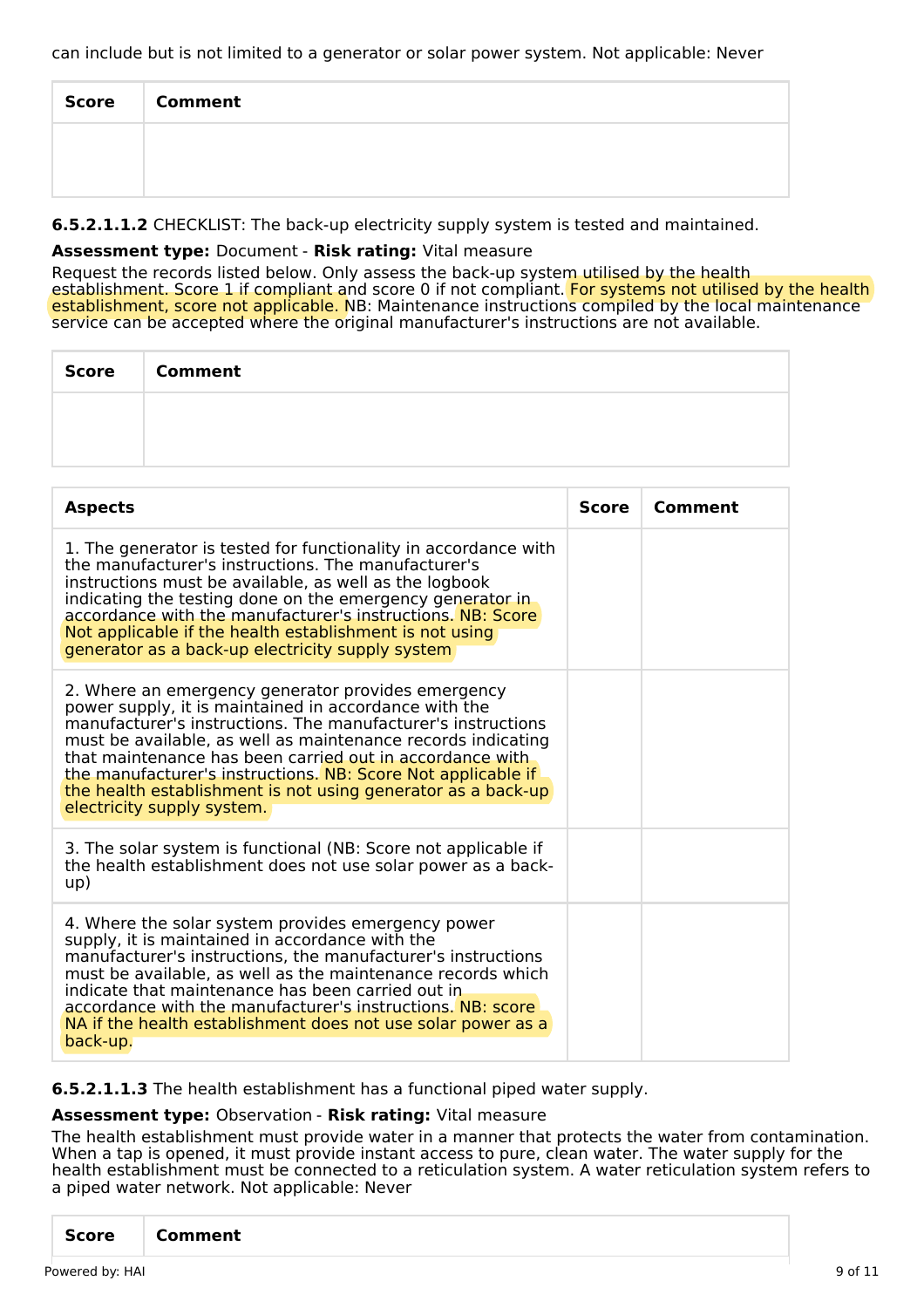#### **6.5.2.1.1.4** The health establishment has emergency water supply in case of water supply interruptions.

#### **Assessment type:** Observation - **Risk rating:** Vital measure

Emergency water supply must be available. Water can be made available through amongst others containers with lids or water tanks(Jojos) or access to water trucks(this can be documented evidence). Not applicable: Never

| Score Comment |
|---------------|
|               |
|               |

# **6.5.2.1.1.5** The sewerage system is functional.

# **Assessment type:** Observation - **Risk rating:** Vital measure

The inspector must carry out rudimentary visual inspections of the sewerage system to ensure that there are no blocked pipes, leaking pipes or other potential hazards at the time of the inspection. Pit toilets will be scored non-compliant. Not applicable: Never

| <b>Score</b> | <b>Comment</b> |
|--------------|----------------|
|              |                |
|              |                |

# **Sub Domain 6.5.3 16** Transport management

**Standard 6.5.3.1 16(1)** The health establishment must ensure that vehicles used to transport users and health care personnel are safe and well maintained.

#### **Criterion 6.5.3.1.1 16(2)(a) The health establishment must ensure that vehicles, owned or used, are licensed and maintained.**

**6.5.3.1.1.1** All official vehicles used to render services or transport users are licensed annually.

# **Assessment type:** Document - **Risk rating:** Essential measure

As required in Chapter 3 of the National Road Traffic Act No 93 of 1996, section 4, valid copies of licence certificates for all vehicles must be available. Not applicable: Where the health establishment is not responsible for the management of vehicles.

| Score | <b>Comment</b> |
|-------|----------------|
|       |                |
|       |                |

**6.5.3.1.1.2** All official vehicles used to render services or to transport users are serviced according to the manufacturer's schedule.

# **Assessment type:** Document - **Risk rating:** Essential measure

Request the service schedule for all vehicles and request evidence of the services conducted on the vehicle as documented in the schedule. This could include the service invoices from the service provider. Not applicable: Where the health establishment is not responsible for the management of vehicles.

| <b>Score</b> | <b>Comment</b> |  |  |
|--------------|----------------|--|--|
|              |                |  |  |